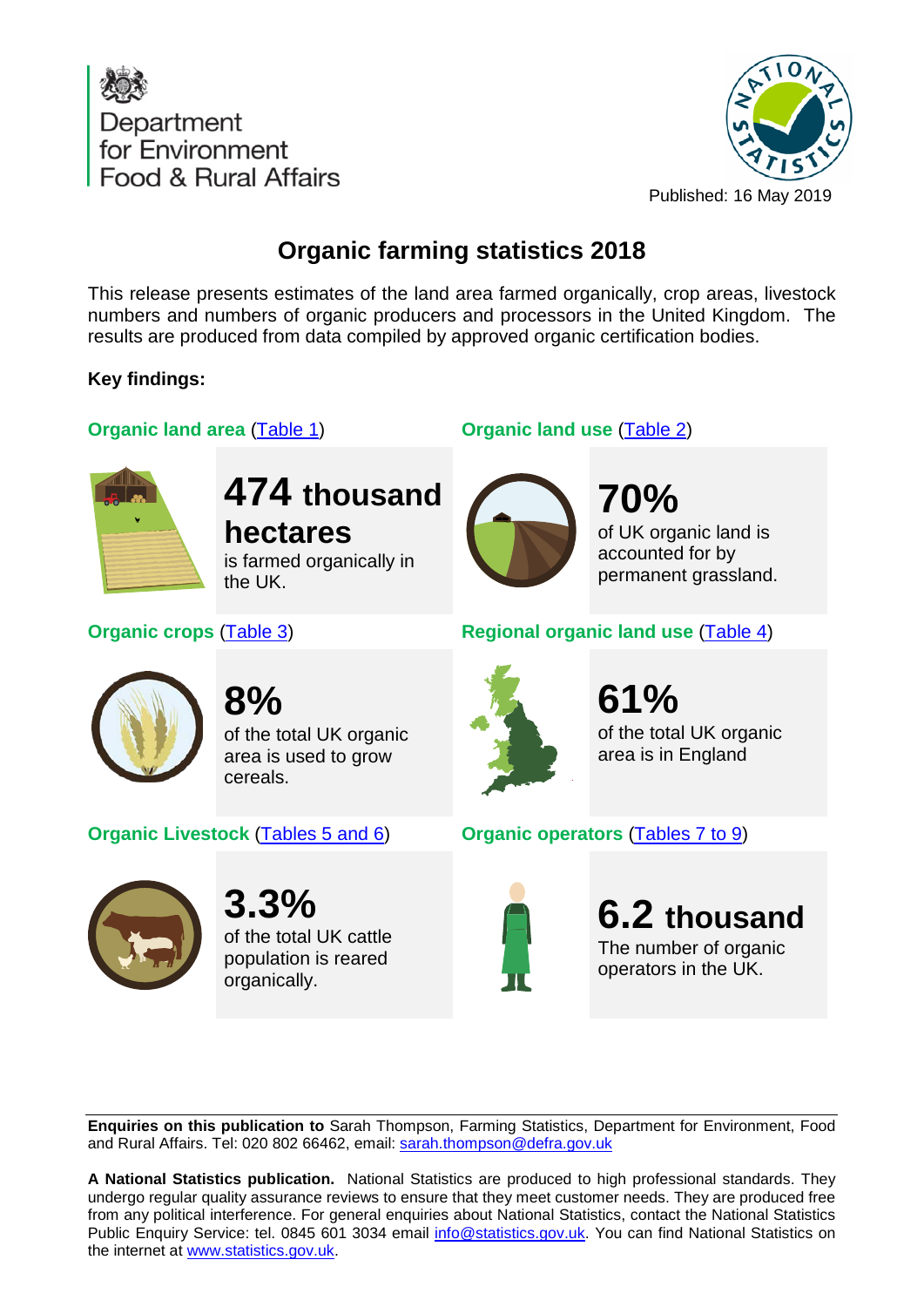## **Detailed results**

The total organic area referred to, is made up of fully organic land and organic land inconversion. Long-term trends and detailed geographical breakdowns are available in the dataset: [https://www.gov.uk/government/statistics/organic-farming-statistics-2018.](https://www.gov.uk/government/statistics/organic-farming-statistics-2018)

## **Land area farmed organically**

In 2018, the United Kingdom had a total area of 474 thousand hectares of land farmed organically (i.e. the fully converted area and area under conversion), a decrease of 8.4% compared to 2017. Whilst there has been little change to the main crop areas (cereals, other crops, fruit & nuts and vegetables), this decrease has been driven by the fall in the area of land with a low production value, e.g. temporary pasture, woodland etc. Since 2008 when the area of land farmed organically peaked, the organically farmed area has declined by 36%. The organically farmed area represents 2.7% of the total farmed area on agricultural holdings in the United Kingdom.



## **Figure 1: Land area farmed organically in the United Kingdom**

## **Land in-conversion**

Organic production comes from fully converted land. Before an area can be considered as fully organic, it must undergo a conversion process. The area in-conversion expressed as a percentage of the total organic area can give an indication of the potential growth in the organic sector. This proportion showed a small increase in 2018, the fourth consecutive increase since 2014.



**Figure 2: Land in-conversion as a proportion of the total area farmed organically**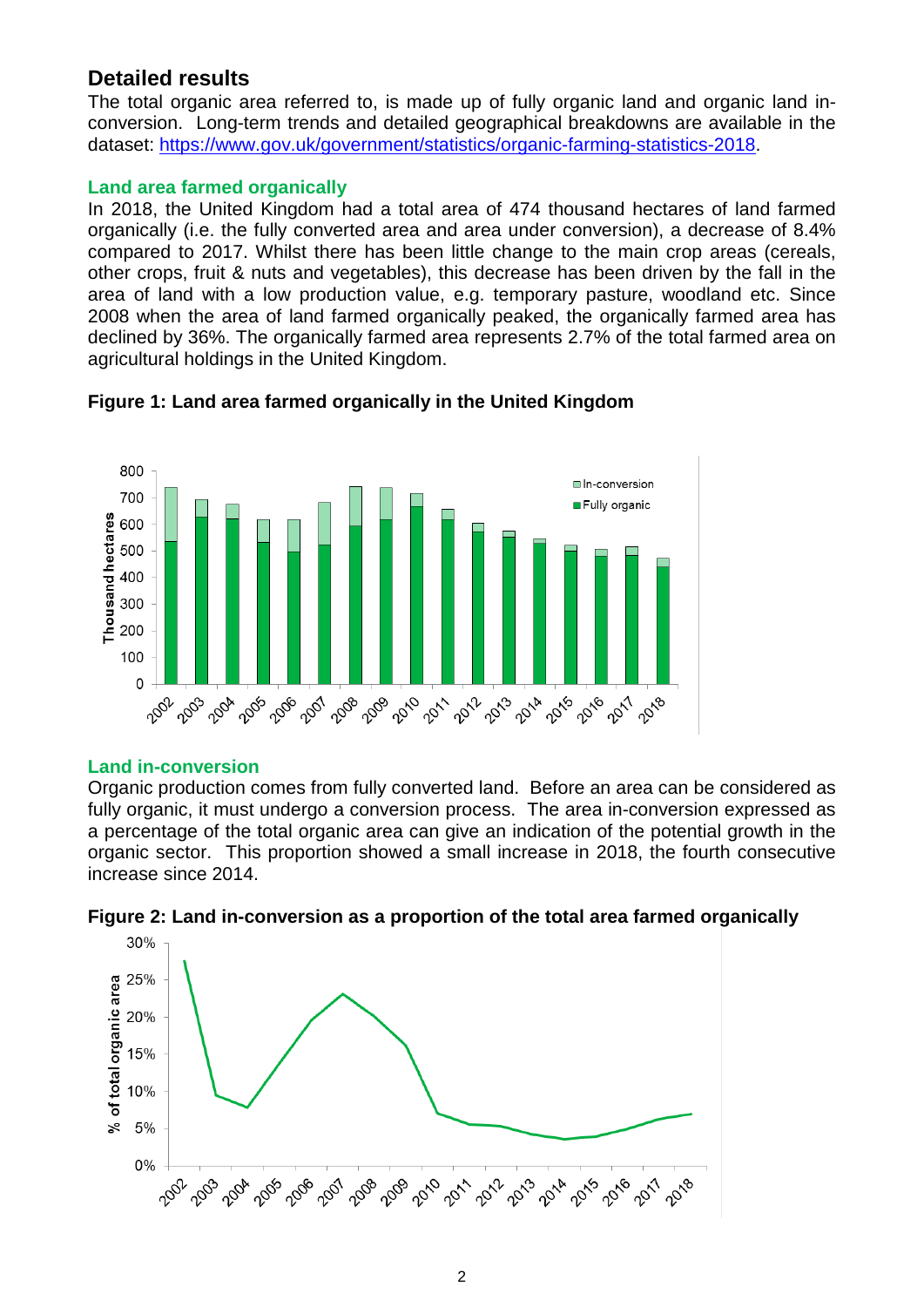## **Organic land use**

Permanent pasture accounts for the biggest share of the organic area (70%) followed by temporary pasture (13%) and cereals (8%). The full breakdown of organic land use is shown in Figure 3 below and Table 2 on page 5. The drop in unknown area reflects the data cleaning carried out to assign crop types.

## **Figure 3: Organic land use in the United Kingdom: 2018(a)**



(a) Includes fully organic land and land in-conversion

## **Organic crops**

The three main crop types grown organically are cereals, vegetables including potatoes, and other arable crops. All have shown a decline since the late 2000s, mirroring the fall in the land area farmed organically since 2008.





(a) Includes fully organic land and land in-conversion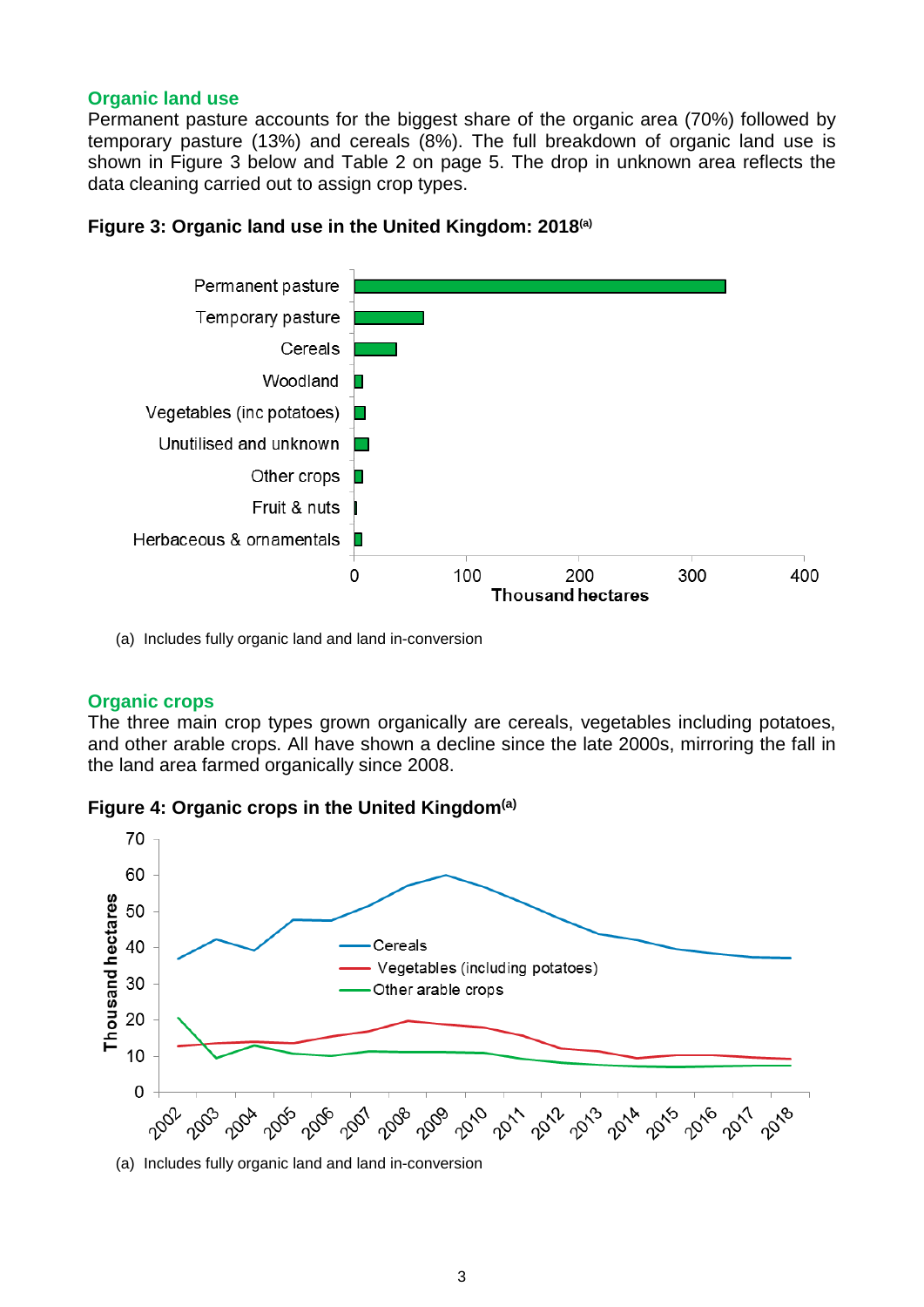#### **Organic livestock**

The number of total poultry farmed organically in the United Kingdom increased by 10% between 2017 and 2018, rising to almost 3.4 million birds. However, this equates to 1.8% of the total UK poultry population.

In the red meat sector (see Figure 5), sheep reared organically decreased by 6.8% to 827 thousand animals in 2018. Pigs reared organically also saw a decrease of 4.2% from 39 thousand animals in 2017 to 37 thousand animals in 2018. Organically reared cattle numbers rose from 294 thousand animals in 2017 to 324 thousand animals in 2018, an increase of 10%.



## **Figure 5: Organic livestock in the United Kingdom(a)**

#### **Number of organic producers and processors**

In 2018, there were almost 6.2 thousand producers and processors registered with the organic certification bodies in the United Kingdom. This is a decrease of 6% compared to 2017, however the figures are not directly comparable to previous years, see note (a).





(a) In 2018 work has been carried out to clarify how operators are recorded. This has resulted in a number of operators that were previously recorded as processors now being recorded in the correct categories of wholesalers/traders/retailers etc. We are unable to backdate these changes so earlier data is not directly comparable.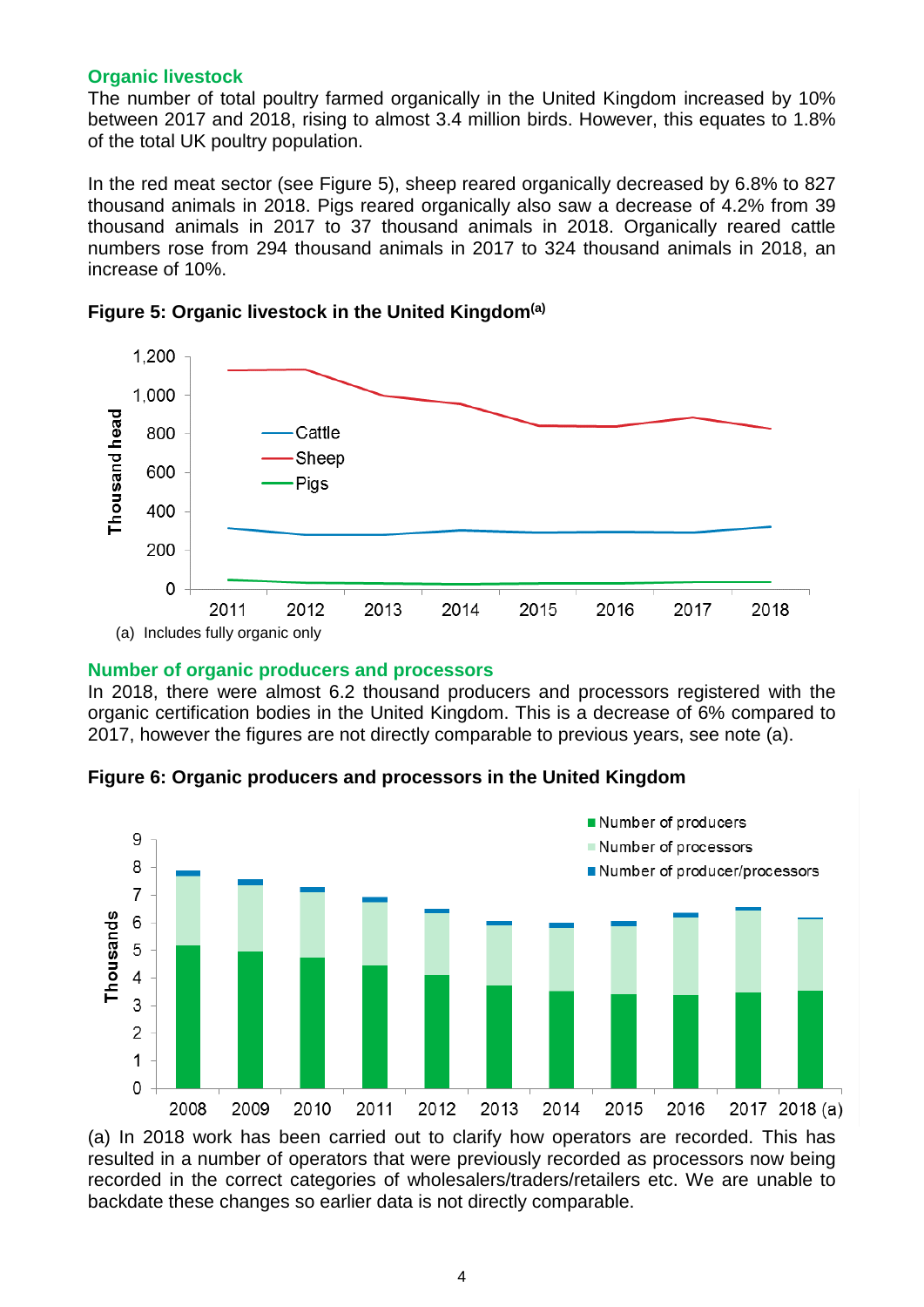## <span id="page-4-0"></span>**Table 1: Land area farmed organically 2015 to 2018**

|                           |       |       |       |       | <b>Thousand hectares</b> |
|---------------------------|-------|-------|-------|-------|--------------------------|
|                           | 2015  | 2016  | 2017  | 2018  | % change<br>2018/2017    |
| <b>United Kingdom</b>     |       |       |       |       |                          |
| In-conversion             | 20.6  | 25.2  | 32.6  | 32.9  | 1.0                      |
| Fully organic             | 500.8 | 482.7 | 484.8 | 441.1 | $-9.0$                   |
| <b>Total organic area</b> | 521.4 | 507.9 | 517.4 | 474.0 | $-8.4$                   |
| <b>England</b>            |       |       |       |       |                          |
| In-conversion             | 10.0  | 14.7  | 19.8  | 20.3  | 2.7                      |
| Fully organic             | 293.7 | 281.8 | 280.5 | 269.0 | $-4.1$                   |
| <b>Total organic area</b> | 303.7 | 296.5 | 300.3 | 289.3 | $-3.7$                   |

## <span id="page-4-1"></span>**Table 2: Organic land use 2015 to 2018(a)**

|                           |       |       |       | <b>Thousand hectares</b> |                       |
|---------------------------|-------|-------|-------|--------------------------|-----------------------|
|                           | 2015  | 2016  | 2017  | 2018                     | % change<br>2018/2017 |
| <b>United Kingdom</b>     |       |       |       |                          |                       |
| Cereals                   | 39.6  | 38.4  | 37.4  | 37.1                     | $-0.8$                |
| Other crops               | 6.9   | 7.3   | 7.4   | 7.4                      | $-0.7$                |
| Fruit & nuts              | 1.9   | 1.9   | 1.8   | 1.7                      | $-5.3$                |
| Vegetables (inc potatoes) | 10.4  | 10.2  | 9.6   | 9.3                      | $-3.1$                |
| Herbaceous & ornamentals  | 6.2   | 5.8   | 5.9   | 6.7                      | 12.1                  |
| Temporary pasture         | 92.2  | 92.1  | 92.3  | 61.8                     | $-33.0$               |
| Permanent pasture (inc    |       |       |       |                          |                       |
| rough grazing)            | 347.1 | 335.0 | 333.3 | 330.1                    | $-1.0$                |
| Woodland                  | 6.9   | 7.4   | 9.0   | 7.6                      | $-15.5$               |
| <b>Unutilised land</b>    | 5.7   | 5.4   | 5.5   | 4.0                      | $-28.2$               |
| Unknown <sup>(b)</sup>    | 4.3   | 4.5   | 15.2  | 8.4                      | $-44.4$               |
| <b>Total</b>              | 521.4 | 507.9 | 517.4 | 474.0                    | $-8.4$                |
| <b>England</b>            |       |       |       |                          |                       |
| Cereals                   | 33.1  | 32.1  | 31.3  | 31.4                     | 0.5                   |
| Other crops               | 5.1   | 5.4   | 5.4   | 5.5                      | 2.6                   |
| Fruit & nuts              | 1.8   | 1.8   | 1.6   | 1.6                      | $-0.5$                |
| Vegetables (inc potatoes) | 8.7   | 8.5   | 8.0   | 7.7                      | $-3.7$                |
| Herbaceous & ornamentals  | 5.4   | 5.0   | 5.2   | 5.8                      | 11.4                  |
| Temporary pasture         | 75.7  | 75.0  | 75.5  | 51.9                     | $-31.2$               |
| Permanent pasture (inc    |       |       |       |                          |                       |
| rough grazing)            | 160.9 | 155.6 | 153.9 | 172.2                    | 11.9                  |
| Woodland                  | 5.2   | 5.3   | 5.3   | 4.7                      | $-11.2$               |
| <b>Unutilised land</b>    | 4.4   | 4.0   | 4.0   | 2.7                      | $-31.8$               |
| Unknown <sup>(b)</sup>    | 3.4   | 3.8   | 10.1  | 5.6                      | $-44.8$               |
| <b>Total</b>              | 303.7 | 296.5 | 300.3 | 289.3                    | $-3.7$                |

(a) Includes fully organic and in-conversion areas.

(b) In 2018 some land areas were provided without a crop category or land use description, therefore these are classified as unknown.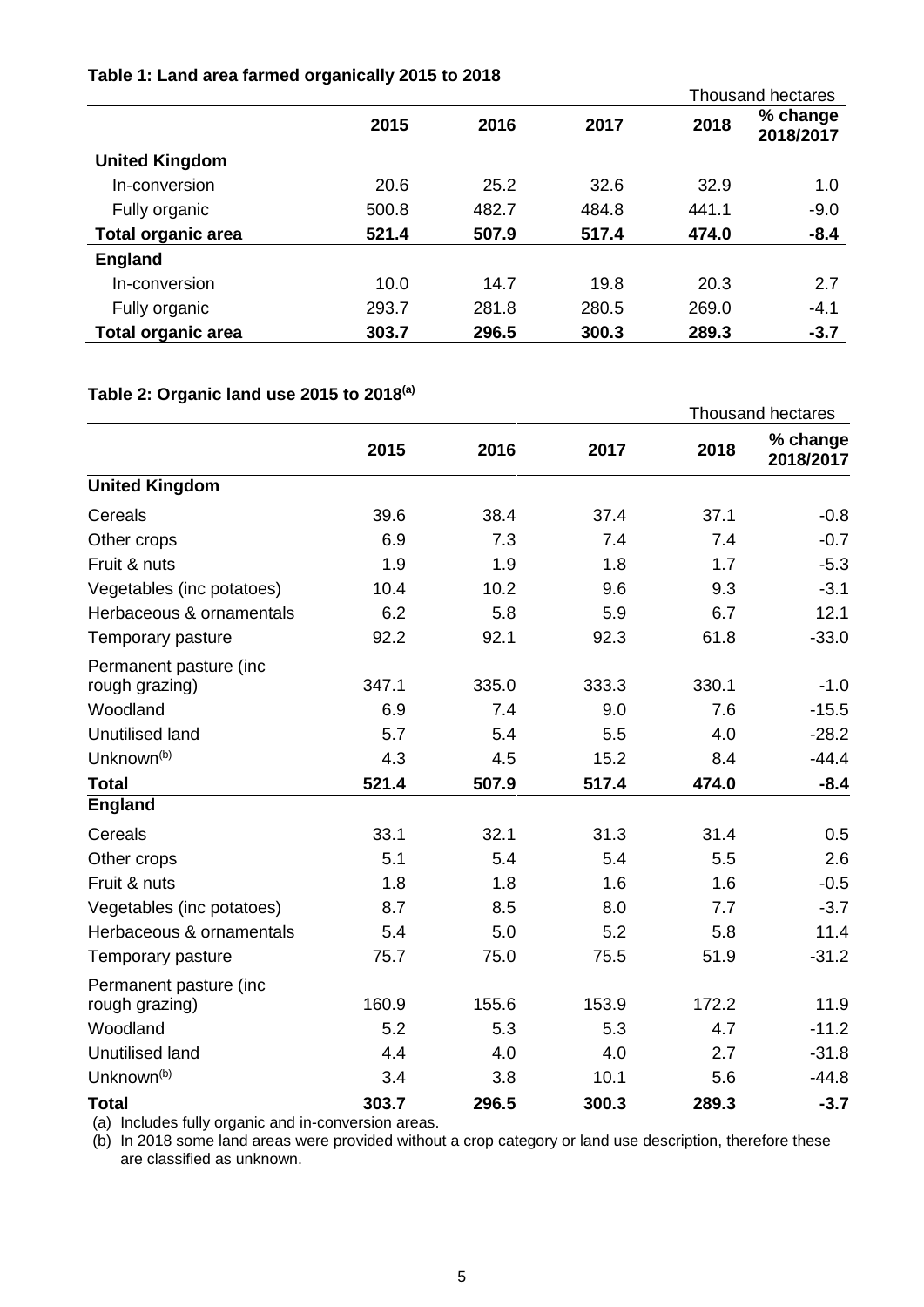## <span id="page-5-0"></span>**Table 3: Detailed organic land use 2018**

|                                                   |                        |                                 |                                 |                                                  | <b>Thousand hectares</b>                                |
|---------------------------------------------------|------------------------|---------------------------------|---------------------------------|--------------------------------------------------|---------------------------------------------------------|
|                                                   | Area in-<br>conversion | <b>Fully</b><br>organic<br>area | <b>Total</b><br>organic<br>area | <b>Total</b><br>areas at<br>June<br>$2018^{(a)}$ | <b>Total</b><br>organic<br>area as %<br>of June<br>area |
| <b>United Kingdom</b>                             |                        |                                 |                                 |                                                  |                                                         |
| <b>Cereals</b>                                    | 2.2                    | 34.8                            | 37.1                            | 3 1 7 8                                          | 1.2                                                     |
| Wheat                                             | 0.5                    | 8.2                             | 8.7                             | 1797                                             | 0.5                                                     |
| <b>Barley</b>                                     | 0.9                    | 11.2                            | 12.1                            | 1 157                                            | 1.0                                                     |
| Oats                                              | 0.6                    | 12.1                            | 12.7                            | 173                                              | 7.3                                                     |
| Other cereals                                     | 0.2                    | 3.3                             | 3.6                             | 51                                               | 7.0                                                     |
| Other arable crops                                | 0.9                    | 6.5                             | 7.4                             | 1 2 8 5                                          | 0.6                                                     |
| Sugar beet                                        | 0.0                    | 0.0                             | 0.0                             | 116                                              | 0.0                                                     |
| Fodder, forage & silage                           | 0.8                    | 6.0                             | 6.7                             | 86                                               | 7.8                                                     |
| Maize, oilseeds & protein crops                   | 0.1                    | 0.5                             | 0.6                             | 1 0 8 3                                          | 0.1                                                     |
| Vegetables                                        | 0.7                    | 7.4                             | 8.0                             | 117                                              | 6.9                                                     |
| Potatoes                                          | 0.2                    | 1.1                             | 1.3                             | 142                                              | 0.9                                                     |
| Fruit & nuts                                      | 0.1                    | 1.6                             | 1.7                             | 35                                               | 4.8                                                     |
| Herbaceous & ornamentals                          | 0.1                    | 6.6                             | 6.7                             | 12                                               | 56.4                                                    |
| Temporary pasture                                 | 7.3                    | 54.5                            | 61.8                            | 1 1 6 4                                          | 5.3                                                     |
| Permanent pasture (inc rough                      |                        |                                 |                                 |                                                  |                                                         |
| grazing)                                          | 20.3                   | 309.9                           | 330.1                           | 10 110                                           | 3.3                                                     |
| Woodland                                          | 0.5                    | 7.1                             | 7.6                             | 1 0 2 0                                          | 0.7                                                     |
| Unutilised land                                   | 0.4                    | 3.5                             | 4.0                             |                                                  |                                                         |
| Unknown <sup>(b)</sup>                            | 0.3                    | 8.1                             | 8.4                             |                                                  |                                                         |
| <b>Total</b>                                      | 32.9                   | 441.1                           | 474.0                           |                                                  |                                                         |
| <b>England</b>                                    | 1.9                    |                                 |                                 |                                                  |                                                         |
| <b>Cereals</b><br>Wheat                           |                        | 29.6                            | 31.4                            | 2671                                             | 1.2                                                     |
|                                                   | 0.4                    | 7.7                             | 8.2                             | 1 6 6 8                                          | 0.5                                                     |
| <b>Barley</b>                                     | 0.7                    | 8.9                             | 9.6                             | 825                                              | 1.2                                                     |
| Oats                                              | 0.5                    | 10.0                            | 10.6                            | 134                                              | 7.9                                                     |
| Other cereals                                     | 0.2                    | 3.0                             | 3.2                             | 43                                               | 7.4                                                     |
| Other arable crops                                | 0.7                    | 4.9                             | 5.5                             | 1 1 8 9                                          | 0.5                                                     |
| Sugar beet                                        | 0.0                    | 0.0                             | 0.0                             | 116                                              | 0.0                                                     |
| Fodder, forage & silage                           | 0.6                    | 4.4                             | 5.0                             | 58                                               | 8.5                                                     |
| Maize, oilseeds & protein crops                   | 0.1                    | 0.5                             | 0.6                             | 1 0 1 4                                          | 0.1                                                     |
| Fruit & nuts                                      | 0.1                    | 1.5                             | 1.6                             | 32                                               | 5.0                                                     |
| Vegetables                                        | 0.7                    | 6.2                             | 6.8                             | 97                                               | 7.0                                                     |
| Potatoes                                          | 0.1                    | 0.8                             | 0.9                             | 107                                              | 0.8                                                     |
| Herbaceous & ornamentals                          | 0.1                    | 5.7                             | 5.8                             | 10                                               | 55.9                                                    |
| Temporary pasture<br>Permanent pasture (inc rough | 6.3                    | 45.7                            | 51.9                            | 668                                              | 7.8                                                     |
| grazing)                                          | 9.6                    | 162.6                           | 172.2                           | 3789                                             | 4.5                                                     |
| Woodland                                          | 0.3                    | 4.4                             | 4.7                             | 376                                              | 1.2                                                     |
| Unutilised land                                   | 0.3                    | 2.4                             | 2.7                             |                                                  |                                                         |
| Unknown <sup>(b)</sup>                            | 0.3                    | 5.3                             | 5.6                             |                                                  |                                                         |
| <b>Total</b>                                      | 20.3                   | 269.0                           | 289.3                           |                                                  |                                                         |

(a) Source: June Survey of Agriculture as at 1 June 2018. Excludes common land.

(b) In 2018 some land areas were provided without a crop category or land use description, therefore these are classified as unknown.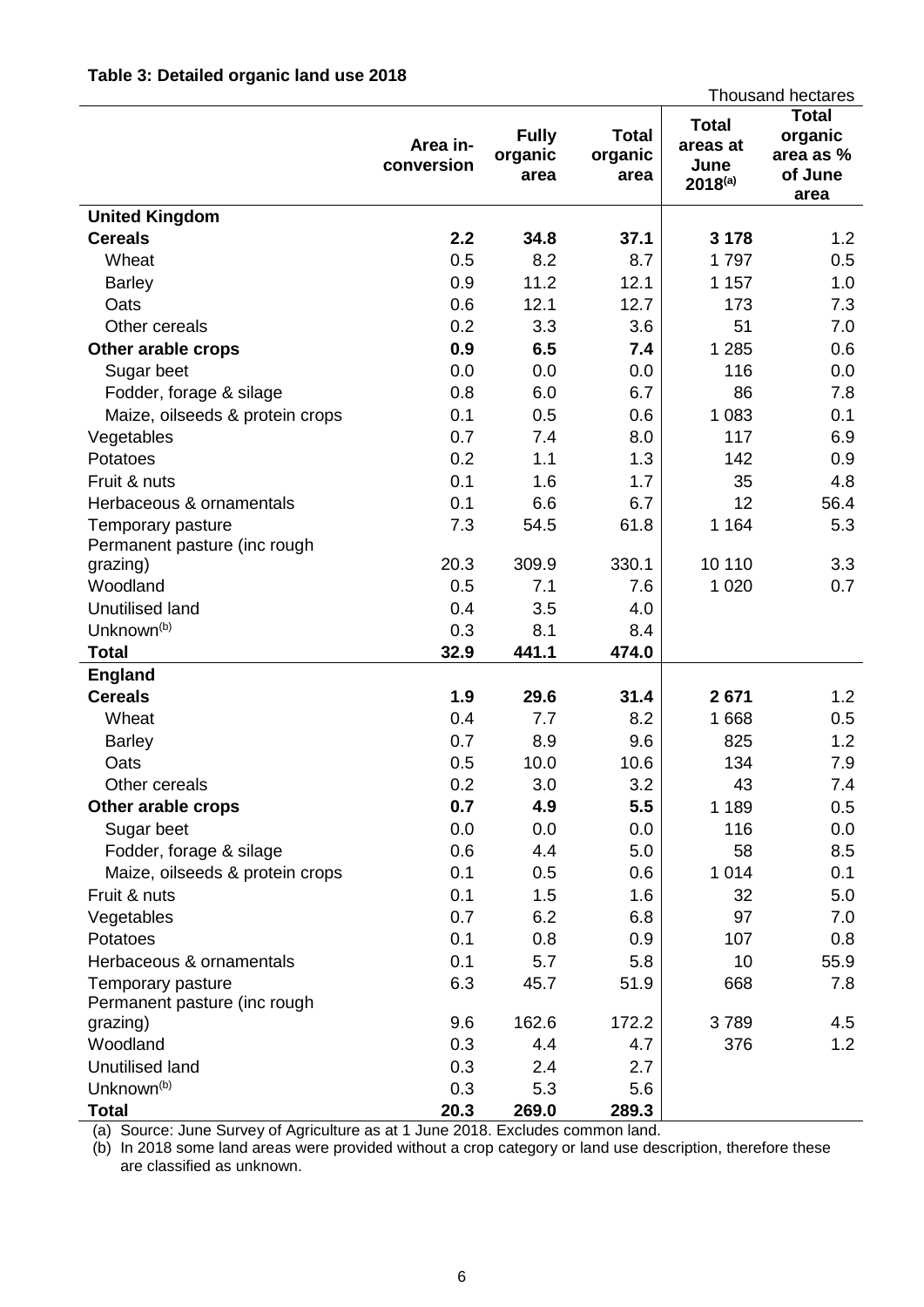|                          |                        |                                 |                                 |                                                       | <b>Thousand hectares</b>                             |
|--------------------------|------------------------|---------------------------------|---------------------------------|-------------------------------------------------------|------------------------------------------------------|
|                          | Area in-<br>conversion | <b>Fully</b><br>organic<br>area | <b>Total</b><br>organic<br>area | Total<br>agricultural<br>area at June<br>$2018^{(a)}$ | <b>Total</b><br>organic<br>area as % of<br>June area |
| <b>United Kingdom</b>    | 32.9                   | 441.1                           | 474.0                           | 17677                                                 | 2.7                                                  |
| Wales                    | 3.6                    | 81.4                            | 85.0                            | 1723                                                  | 4.9                                                  |
| Scotland                 | 8.5                    | 83.1                            | 91.6                            | 5 604                                                 | 1.6                                                  |
| Northern Ireland         | 0.5                    | 7.6                             | 8.1                             | 1 0 2 2                                               | 0.8                                                  |
| <b>England</b>           | 20.3                   | 269.0                           | 289.3                           | 9 3 2 8                                               | 3.1                                                  |
| <b>North East</b>        | 1.6                    | 21.6                            | 23.2                            | ٠.                                                    | $\sim$ $\sim$                                        |
| <b>North West</b>        | 0.6                    | 11.6                            | 12.2                            |                                                       |                                                      |
| Yorkshire and the Humber | 0.6                    | 9.7                             | 10.3                            | . .                                                   | $\sim$                                               |
| East Midlands            | 1.1                    | 12.6                            | 13.7                            | $\sim$                                                |                                                      |
| <b>West Midlands</b>     | 4.4                    | 28.7                            | 33.1                            |                                                       | . .                                                  |
| Eastern                  | 1.2                    | 12.1                            | 13.3                            |                                                       |                                                      |
| South East (inc London)  | 2.0                    | 39.4                            | 41.4                            | $\sim$                                                | $\sim$                                               |
| South West               | 8.7                    | 133.3                           | 142.0                           | $\cdot$ .                                             | $\sim$                                               |

## <span id="page-6-0"></span>**Table 4: Area farmed organically by country and English region 2018**

(a) Source: June Survey of Agriculture as at 1 June 2018. Excludes common land.

.. Comparison with 2018 data is not available.

## **Table 5: Organic livestock numbers 2015 to 2018(a)**

|                       |           |         |           |           | Thousand head         |
|-----------------------|-----------|---------|-----------|-----------|-----------------------|
|                       | 2015      | 2016    | 2017      | 2018      | % change<br>2018/2017 |
| <b>United Kingdom</b> |           |         |           |           |                       |
| Cattle                | 291.5     | 296.4   | 294.0     | 324.1     | 10.3                  |
| Sheep                 | 844.6     | 840.8   | 887.0     | 826.6     | $-6.8$                |
| Pigs                  | 30.0      | 31.5    | 39.1      | 37.4      | $-4.2$                |
| Poultry               | 2 5 6 0.2 | 2821.2  | 3 0 5 9.9 | 3 3 8 0.9 | 10.5                  |
| Other livestock (b)   | 4.3       | 3.4     | 2.6       | 6.0       | 130.8                 |
| <b>England</b>        |           |         |           |           |                       |
| Cattle                | 217.7     | 219.3   | 217.3     | 240.6     | 10.7                  |
| Sheep                 | 415.3     | 405.9   | 421.2     | 374.0     | $-11.2$               |
| Pigs                  | 22.2      | 29.4    | 37.2      | 29.2      | $-21.5$               |
| Poultry               | 1 512.4   | 1 699.2 | 2 002.0   | 2 0 38.2  | 1.8                   |
| Other livestock (b)   | 3.9       | 2.8     | 2.3       | 4.8       | 110.0                 |

(a) Data relates to fully organic only

<span id="page-6-1"></span>(b) "Other livestock" includes goats, farmed deer, horses, camelids and any livestock not recorded elsewhere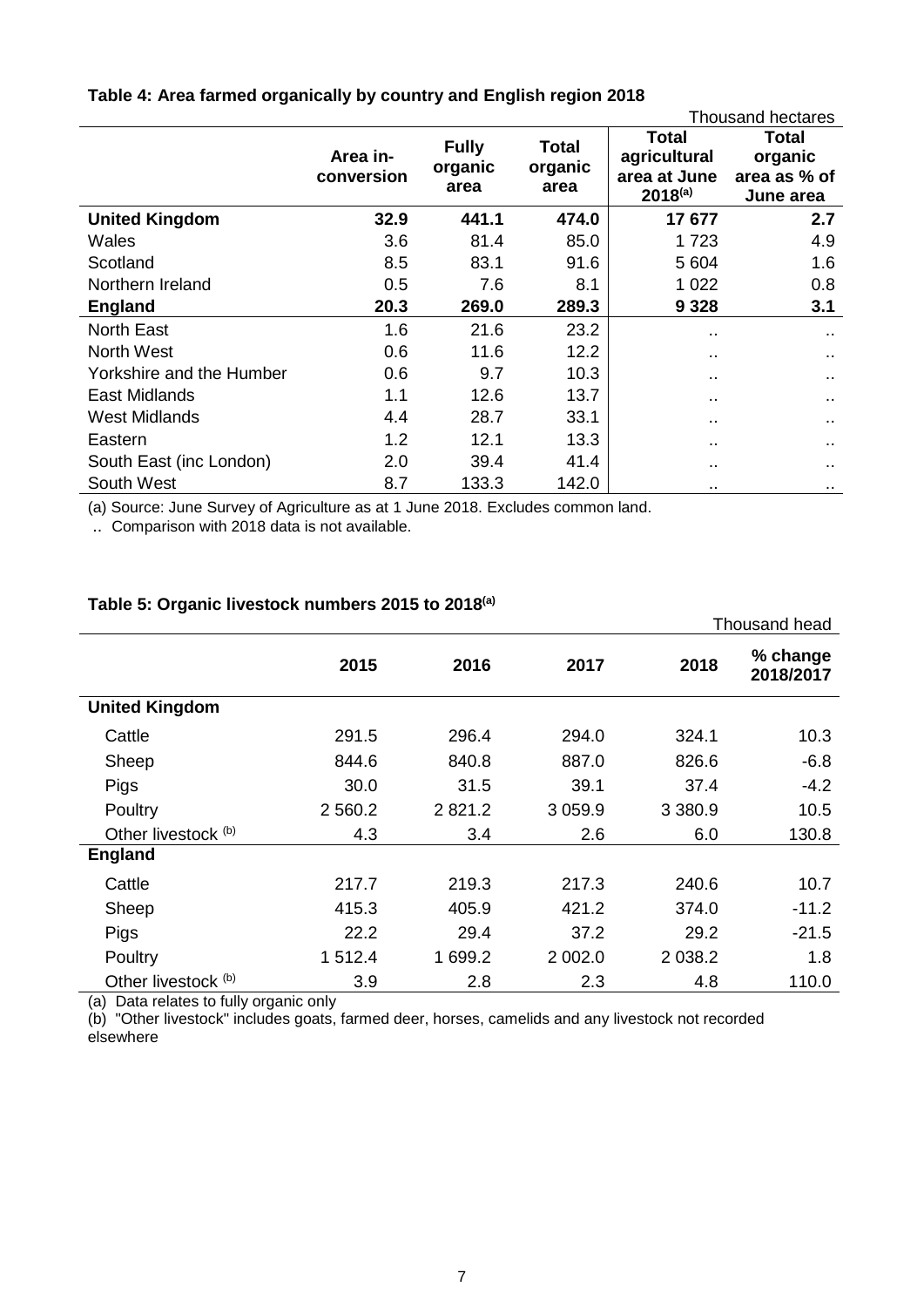|                          | Thousand head                                    |                                              |                                                                |
|--------------------------|--------------------------------------------------|----------------------------------------------|----------------------------------------------------------------|
|                          | <b>Total organic</b><br>livestock <sup>(a)</sup> | <b>Total</b><br>livestock at<br>June 2018(b) | <b>Total organic</b><br>livestock as<br>% of June<br>livestock |
| <b>United Kingdom</b>    |                                                  |                                              |                                                                |
| <b>Cattle</b>            | 324.1                                            | 9891                                         | 3.3                                                            |
| for slaughter            | 116.1                                            | 3890                                         | 3.0                                                            |
| Dairy cows               | 88.3                                             | 3 2 7 7                                      | 2.7                                                            |
| Other cattle             | 119.7                                            | 2723                                         | 4.4                                                            |
| <b>Sheep</b>             | 826.6                                            | 33 781                                       | 2.4                                                            |
| <b>Breeding females</b>  | 446.6                                            | 16 286                                       | 2.7                                                            |
| Other sheep              | 380.0                                            | 17 495                                       | 2.2                                                            |
| <b>Pigs</b>              | 37.4                                             | 5 0 1 2                                      | 0.7                                                            |
| Fattening pigs           | 21.3                                             | 4509                                         | 0.5                                                            |
| <b>Breeding sows</b>     | 3.8                                              | 409                                          | 0.9                                                            |
| Other pigs               | 12.3                                             | 94                                           | 13.1                                                           |
| <b>Poultry</b>           | 3 3 8 0.9                                        | 188 442                                      | 1.8                                                            |
| <b>Broilers</b>          | 1878.7                                           | 123 946                                      | 1.5                                                            |
| Laying hens              | 1 412.8                                          | 39 852                                       | 3.5                                                            |
| Other poultry            | 89.4                                             | 24 644                                       | 0.4                                                            |
| <b>Other livestock</b>   | 6.0                                              |                                              |                                                                |
| Farmed deer              | 3.3                                              | 34                                           | 9.9                                                            |
| Goats                    | 0.7                                              | 108                                          | 0.7                                                            |
| Horses                   | 1.0                                              | 250                                          | 0.4                                                            |
| Others <sup>(c)(d)</sup> | 0.9                                              |                                              |                                                                |
| <b>England</b>           |                                                  |                                              |                                                                |
| <b>Cattle</b>            | 240.6                                            | 5 3 7 2                                      | 4.5                                                            |
| for slaughter            | 81.3                                             | 1918                                         | 4.2                                                            |
| Dairy cows               | 70.1                                             | 1972                                         | 3.6                                                            |
| Other cattle             | 89.2                                             | 1 4 8 3                                      | 6.0                                                            |
| <b>Sheep</b>             | 374.0                                            | 15 651                                       | 2.4                                                            |
| <b>Breeding females</b>  | 213.3                                            | 7 3 8 3                                      | 2.9                                                            |
| Other sheep              | 160.7                                            | 8 2 6 8                                      | 1.9                                                            |
| <b>Pigs</b>              | 29.2                                             | 4 0 38                                       | 0.7                                                            |
| Fattening pigs           | 14.7                                             | 3630                                         | 0.4                                                            |
| <b>Breeding sows</b>     | 3.4                                              | 327                                          | 1.0                                                            |
| Other pigs               | 11.1                                             | 82                                           | 13.7                                                           |
| <b>Poultry</b>           | 2 038.2                                          | 139 689                                      | 1.5                                                            |
| <b>Broilers</b>          | 968.8                                            | 95 849                                       | 1.0                                                            |
| Laying hens              | 1 0 1 5.2                                        | 25 278                                       | 4.0                                                            |
| Other poultry            | 54.2                                             | 18 562                                       | 0.3                                                            |
| <b>Other livestock</b>   | 4.8                                              |                                              |                                                                |
| Farmed deer              | 2.5                                              | 21                                           | 11.8                                                           |
| Goats                    | 0.6                                              | 87                                           | 0.6                                                            |
| Horses                   | 0.8                                              | 162                                          | 0.5                                                            |
| Others <sup>(c)(d)</sup> | 0.8                                              |                                              |                                                                |

## **Table 6: Detailed organic livestock numbers 2018**

(a) Data relates to fully organic only

(b) Source: June survey of agriculture/Cattle Tracing system for cattle populations

(c) "Others" include camelids and any livestock not recorded elsewhere

(d) June figures are not provided for other livestock as the type of animals are not comparable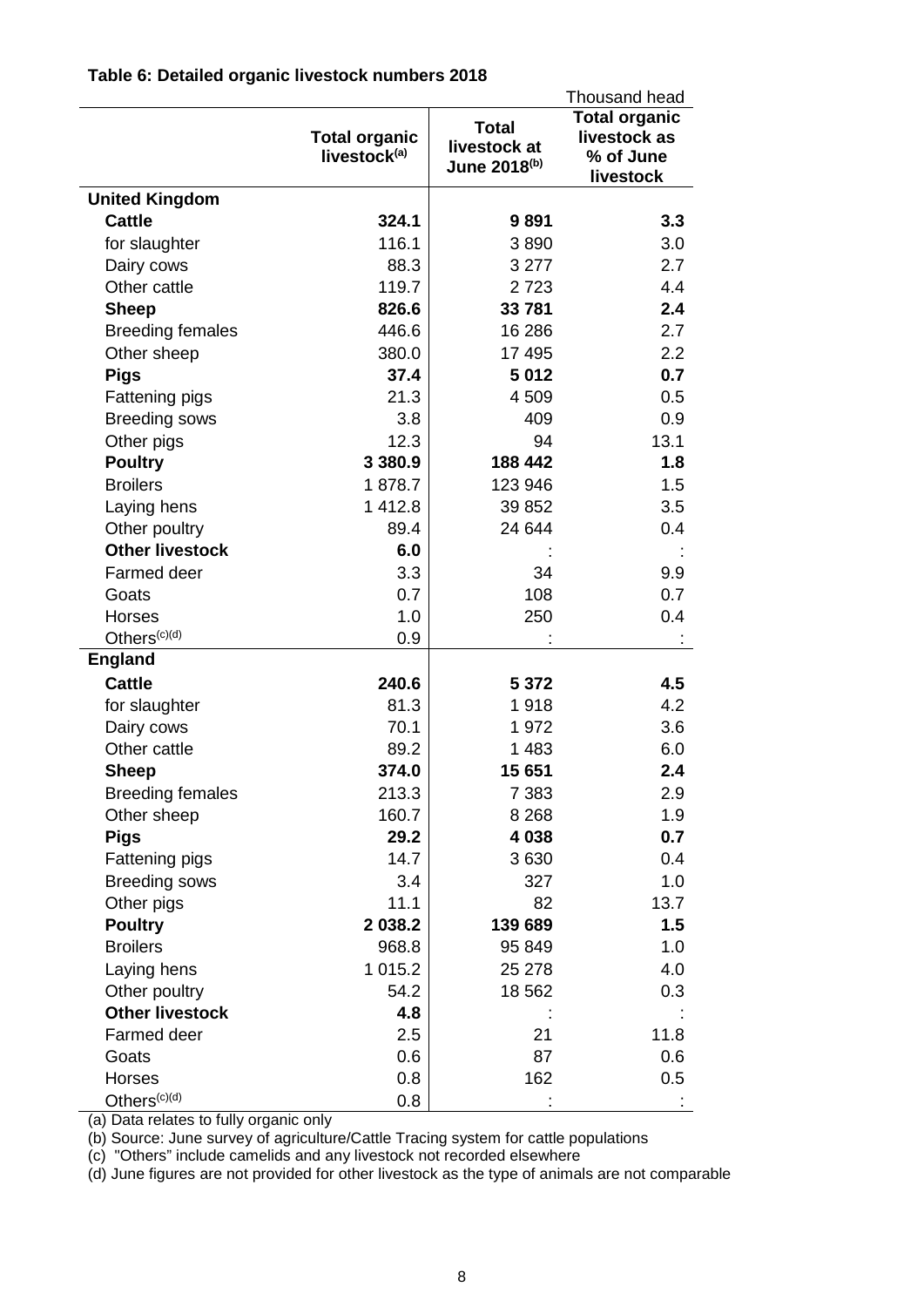## <span id="page-8-0"></span>**Table 7: Number of organic producers and processors 2018**

|                         | <b>Number of</b><br>producers<br>only | Number of<br>producer/<br>processors | <b>Number of</b><br>processors<br>only | <b>Total organic</b><br>producers<br>and<br>processors |
|-------------------------|---------------------------------------|--------------------------------------|----------------------------------------|--------------------------------------------------------|
| <b>United Kingdom</b>   | 3544                                  | 75                                   | 2 5 6 9                                | 6 188                                                  |
| Wales                   | 627                                   | 4                                    | 128                                    | 759                                                    |
| Scotland                | 379                                   | $\overline{2}$                       | 196                                    | 577                                                    |
| Northern Ireland        | 162                                   | 5                                    | 49                                     | 216                                                    |
| <b>England</b>          | 2 3 7 6                               | 64                                   | 2 1 9 6                                | 4636                                                   |
| <b>North East</b>       | 74                                    | $\overline{2}$                       | 37                                     | 113                                                    |
| North West              | 112                                   | 6                                    | 145                                    | 263                                                    |
| Yorkshire & the Humber  | 102                                   | $\overline{2}$                       | 136                                    | 240                                                    |
| East Midlands           | 163                                   | 4                                    | 183                                    | 350                                                    |
| West Midlands           | 311                                   | 9                                    | 155                                    | 475                                                    |
| Eastern                 | 175                                   | 9                                    | 293                                    | 477                                                    |
| South East (inc London) | 343                                   | 9                                    | 844                                    | 1 1 9 6                                                |
| South West              | 1 0 9 6                               | 23                                   | 403                                    | 1 522                                                  |

## **Table 8: Number of organic producers and processors 2015 to 2018**

|                         | 2015    | 2016    | 2017    | 2018    | % change<br>2018/2017 |
|-------------------------|---------|---------|---------|---------|-----------------------|
| <b>United Kingdom</b>   | 6 0 5 6 | 6 3 6 3 | 6586    | 6 188   | $-6.0$                |
| Wales                   | 741     | 751     | 751     | 759     | 1.1                   |
| Scotland                | 539     | 560     | 578     | 577     | $-0.2$                |
| Northern Ireland        | 197     | 204     | 220     | 216     | $-1.8$                |
| <b>England</b>          | 4579    | 4848    | 5 0 3 7 | 4636    | $-8.0$                |
| <b>North East</b>       | 137     | 130     | 132     | 113     | $-14.4$               |
| North West              | 277     | 301     | 308     | 263     | $-14.6$               |
| Yorkshire & The Humber  | 257     | 273     | 275     | 240     | $-12.7$               |
| <b>East Midlands</b>    | 329     | 371     | 388     | 350     | $-9.8$                |
| West Midlands           | 438     | 446     | 514     | 475     | $-7.6$                |
| Eastern                 | 457     | 508     | 543     | 477     | $-12.2$               |
| South East (inc London) | 1 0 8 3 | 1 1 9 2 | 1 254   | 1 1 9 6 | $-4.6$                |
| South West              | 1 601   | 1 6 2 7 | 1 623   | 1 5 2 2 | $-6.2$                |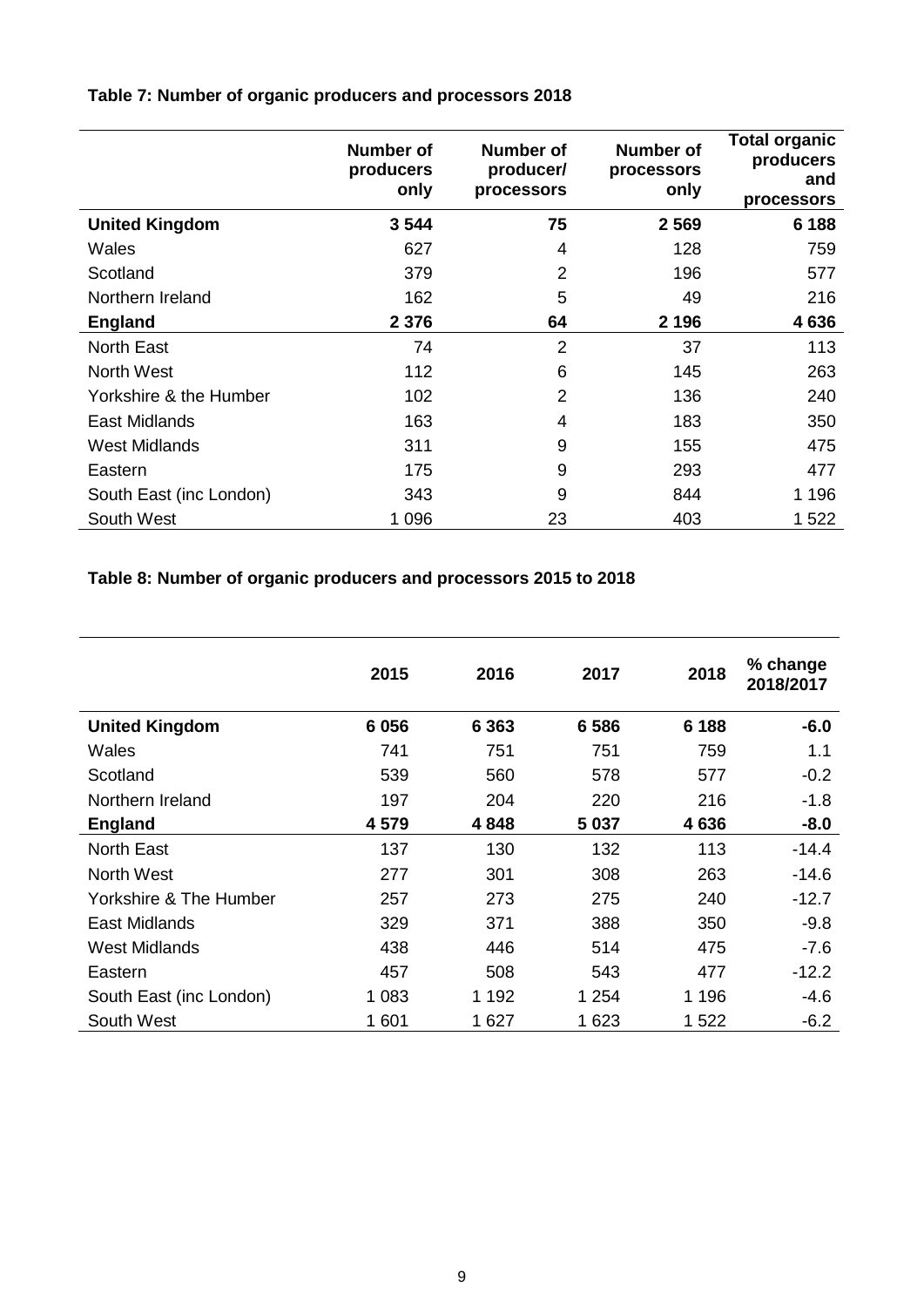|                          | Number of:        |                                     |                               |                                          |  |
|--------------------------|-------------------|-------------------------------------|-------------------------------|------------------------------------------|--|
|                          | Crop<br>producers | Crop<br>producers and<br>processors | <b>Livestock</b><br>producers | Livestock<br>producers and<br>processors |  |
| <b>United Kingdom</b>    | 3 2 4 4           | 69                                  | 2 3 9 7                       | 51                                       |  |
| Wales                    | 609               | 4                                   | 517                           | 2                                        |  |
| Scotland                 | 327               | 1                                   | 255                           | 1                                        |  |
| Northern Ireland         | 127               | $\overline{2}$                      | 117                           | 0                                        |  |
| <b>England</b>           | 2 1 8 1           | 62                                  | 1 508                         | 48                                       |  |
| North East               | 72                | 2                                   | 57                            | $\overline{2}$                           |  |
| <b>North West</b>        | 105               | 6                                   | 78                            | 4                                        |  |
| Yorkshire and the Humber | 90                | 2                                   | 65                            | $\overline{2}$                           |  |
| East Midlands            | 147               | 4                                   | 109                           | 2                                        |  |
| <b>West Midlands</b>     | 291               | 9                                   | 175                           | 6                                        |  |
| Eastern                  | 140               | 7                                   | 70                            | 5                                        |  |
| South East (inc London)  | 307               | 9                                   | 183                           | 8                                        |  |
| South West               | 1 0 2 9           | 23                                  | 771                           | 19                                       |  |

**Table 9: Number of organic crop and livestock producers and processors 2018(a)**

(a) Mixed organic holdings will be recorded under both the crop and livestock headings above. The numbers shown cannot be added together to arrive at total producers / processors by region as this will lead to double counting.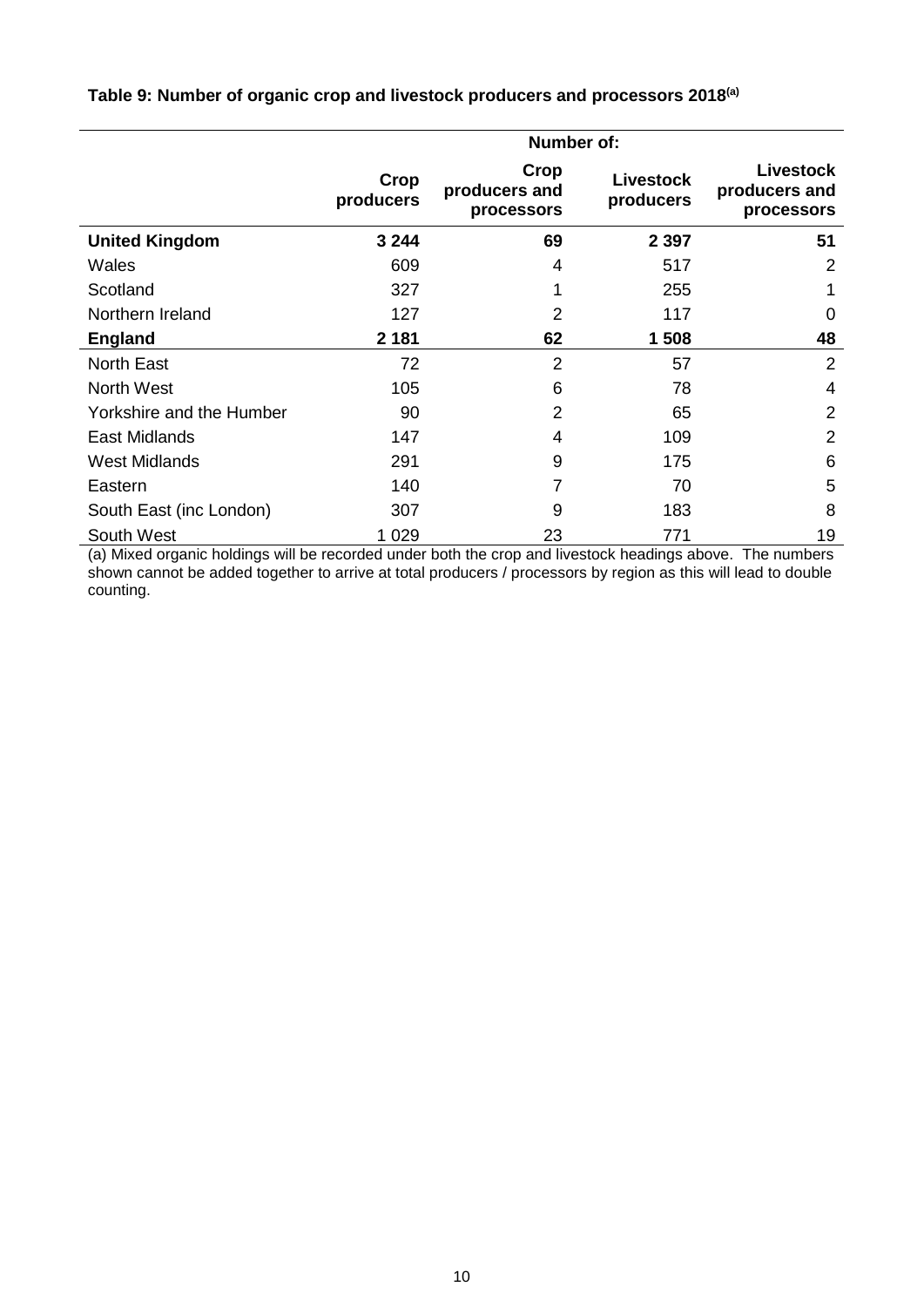## **Organic statistics methodology, data notes and feedback**

## **Organic statistics methodology**

This statistical release contains summary results of data compiled by the UK Organic Certification Bodies. Each year, certifier bodies visit their registered farms to carry out annual inspections. During these inspections, certifiers record the crop areas and numbers of livestock present on the organic holding on that day.

The data collected during these inspections are sent to Defra each January to form an annual return required by the European Commission under Regulation No. 889/2008 of 5 September 2008.

The information collated by Defra is checked thoroughly before the figures are presented in this statistical release. Data are checked against historical data for comparability and any unusual values are queried with the relevant certification bodies. Due to the nature of the inspections, the data are collected at varying times through the year. Therefore, the data presented here do not give an exact snapshot of organic farming at any specific time of year, so they should be treated with a degree of caution. Defra is very grateful to the inspectors and members in the UK's Organic Certification Bodies for the information collected in the annual returns each year.

#### **Note**

In this statistical release, unless specified otherwise, all figures include both in conversion and fully organic holdings. Also, totals in this release are based on unrounded figures so may not agree with the sum of their components in the tables.

#### **Organics overview**

Only food that has been produced in accordance with organic standards by farmers /producers registered with an approved inspection body may be legally sold as 'organic' within the EU. The inputs and practices used in organic farming are strictly regulated in accordance with EU Regulation.

#### **Key elements of organic farming systems**

The main components of an organic farming system are the avoidance of artificial fertilisers and pesticides, and the use of crop rotations and other forms of husbandry to maintain soil fertility and control weeds, pests and diseases. Livestock also form an integral part of the majority of organic farms, although there are some successful stockless systems. Organic standards do not allow intensively housed stock or systems where a large amount of total feed has to be bought in. Pigs and poultry must be managed with extensive outdoor access under an organic system.

#### **Conversion**

In most cases, land must be managed organically for a minimum of two years (three years for top fruit orchards) before it is granted approved 'organic' status and is eligible for organic certification. Producers can then sell their produce as 'organic' and organic livestock breeding can commence.

#### **Other relevant data sources**

Data on agricultural crop areas and livestock numbers are collected through the annual June Survey of Agriculture. Results from this survey can be accessed at: [https://www.gov.uk/government/organisations/department-for-environment-food-rural](https://www.gov.uk/government/organisations/department-for-environment-food-rural-affairs/series/structure-of-the-agricultural-industry)[affairs/series/structure-of-the-agricultural-industry](https://www.gov.uk/government/organisations/department-for-environment-food-rural-affairs/series/structure-of-the-agricultural-industry)